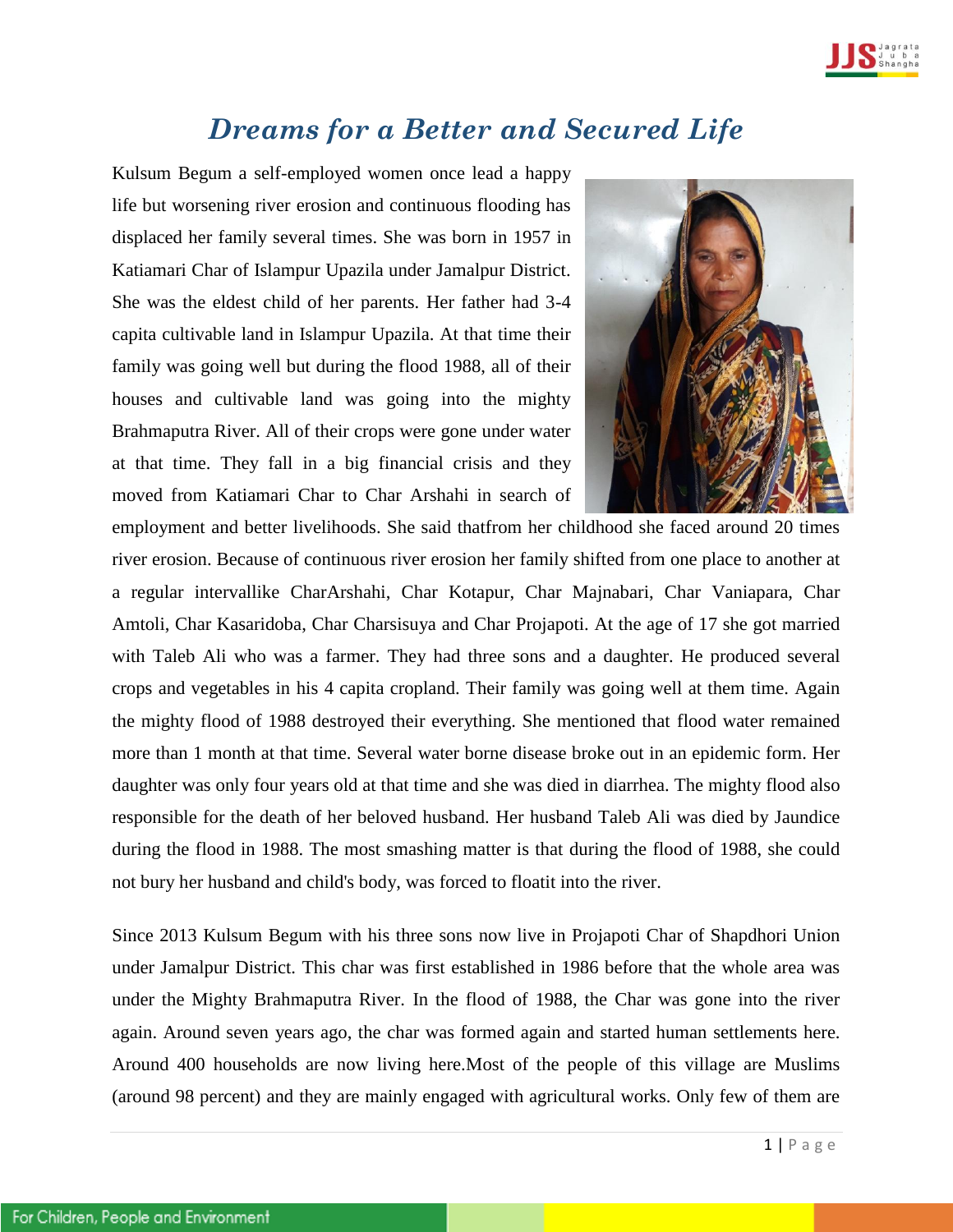

Hindus and they are mainly engaged in fish harvesting from the Brahmaputra River. They mainly live nearer the bank of the river because of their occupation and financial inability. Sometimes they face difficulties in fish harvesting because of government restriction on fishing during breeding time. Although government provide some allocation during that time for the marginal fishermen but unfortunately the allocation is insufficient for mitigating their livelihoods. After coming here she experienced another 4 times flooding and river erosion. During flood time they temporary migrated to other areas and when the flood water goes down, they again coming back in this area. Kulsum Begums elder son is a mental patient and rest of her two sons were contribute to her family income. One is engaged in agricultural works and the other one is working in a garments factory placed in Gazipur, Dhaka.

Flood, river erosion and sand storm is very common in Shapdhori Union of Islampur upazila under Jamalpur District. Among these flood is the most frequent phenomenon which is caused almost every year. Almost every year flood inundate the lands, wash out their crops and destroy their homes and assets. Flood in this area generally occurs in Ashar, Srabon and Vadra (Bengali Month) and stay about 3 months at their homestead land and six months at the low land. In the last year in 2016 there was a severe flood which was about 6 to7 feet higher from the normal water level. It creates huge problems on their livelihoods. During flood time all of their crop land were gone into water and they have no employment opportunities. In that time most of the male people goes from outside (Jamalpur, Dhaka, Sylhet and Barisal) in search of better livelihoods.They engage in day laboring works like rickshaw pulling, works in garments, jute mills and building construction. They also move to other char areas for survival and they need to spend a big amount for staying those areas.

Most of households in this village are engage in agricultural works. Kulsum Begum has no cultivable land of her own. She along with her sons produce two times of crops in a year on other land. One in Jaistha (Bengali month) and another one is in Chaitra (Bengali month). She produce Maize, Pepper, Pulse, wheat, paddy, nuts, onions and vegetables. She said that most of the famers now cultivate Maize in the replacement of Paddy. Because it needs minimum labor and provides much profit.She has to give one third of the produced crops to the land owner. Sometimes the flood water suddenly inundated their cropland and destroyed their all crops. At that time they lead a miserable life with an acute shortage of food and livelihoods. She added that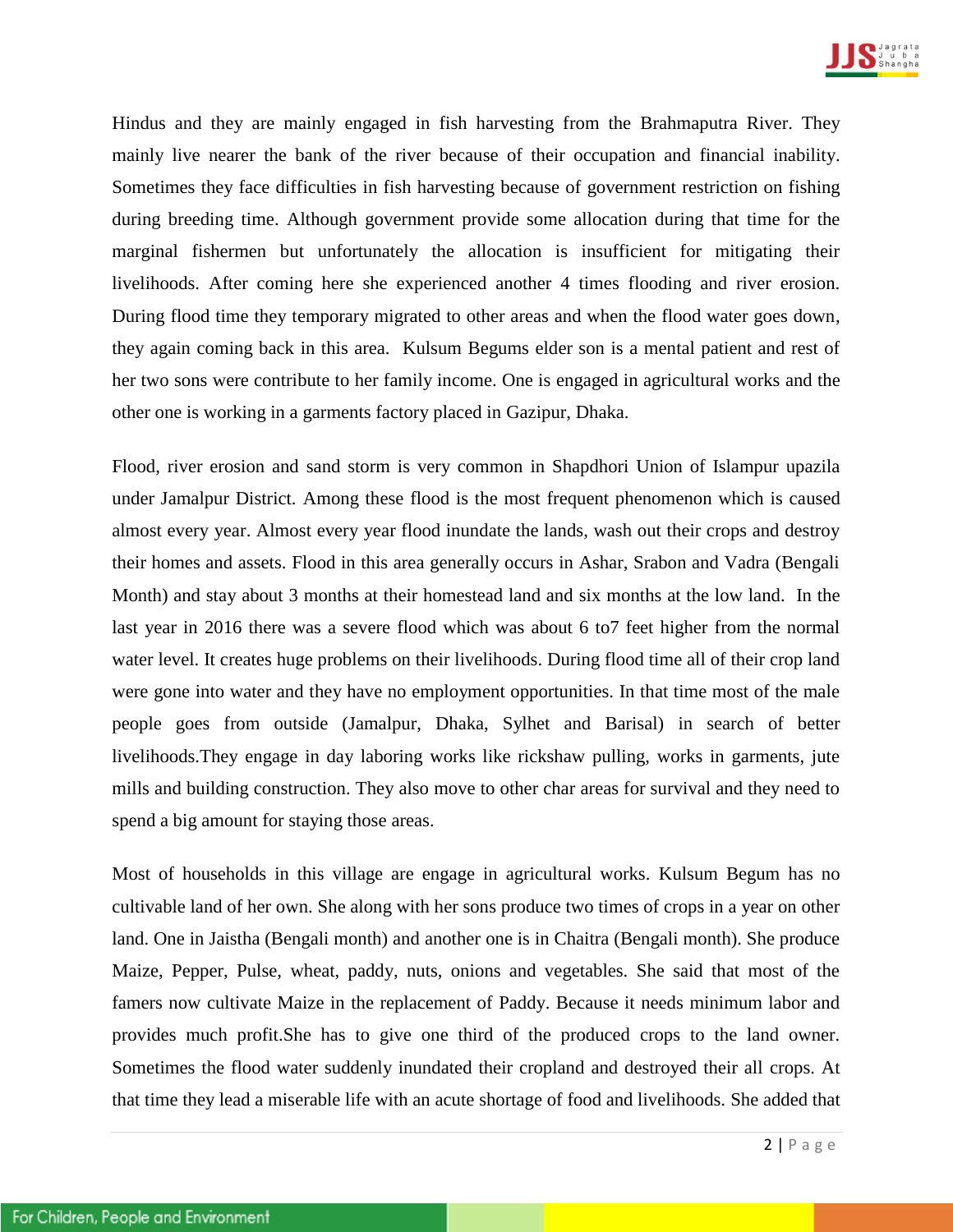

female are also extensively engaged in agricultural works. Generally women cultivates pepper and nuts and they are also worked as an agri-labor. Women also participate in paddy harvesting, pepper harvesting (30 taka per bag), livestock rearing and hiring in the field. She also rears cattle's and goats with the help of her daughters-in-law.

People generally used Ground water (Shallow pumping of 90 feet) for irrigating their crops. She said that 3 to 4 times irrigation is needed for both Maize and Pepper cultivation. In case of Paddy cultivation, irrigation water is also essential but now a day people are more focused on cultivating Maize, Pepper and Mustard crops. She also added that 1 liter diesel oil is needed for 1 hour irrigation (approximately 65 taka per liter). Due to excessive price of diesel oil, people had to face an acute problem for maintaining continuous irrigation. Most of the farmers living in this char do not have their own shallow machine. So they have to hire shallow machine for irrigation purposes from those who have owned an irrigation machine or from the land owners. Everyone has to pay 200 taka per hour for using shallow machine and due to sandy earth it is needed to provide more irrigation which is too much costly.

Projapoti char in the middle of the river are cut off from the other villages of the union. So the children of this char areas cannot go to schools located at other villages due to risky and troublesome communication. The children of Projapoti Char are reluctant to go to Chengania Government Primary School at village Chengania of the union as they are to walk at least two kilometers through sandy path and cross around half a kilometer of river by boat. On the other hand, the children of Projapoti char do not go to char shishua Govt. Primary School at all as they are to walk four kilometers sandy path and cross half a kilometer of river. The situation has been prevailing since the start of human settlement at Projapoti char and thus people of the areas have become illiterate and so do the children. Meanwhile the people of this char area are suffering badly for want of a community clinic and union health center. People of this char alleged that they do not get health services as they are living in remote char areas. The upazila health complex is around 18km away from the char. Patients have to walk three km, cross five km of Brahmaputra River and then go another 10 km by motor vehicles to reach the health complex. Serious patients, especially children, elderly people, pregnant women become the worst sufferers when they are taken to the upazila health complex amid such troublesome communication. She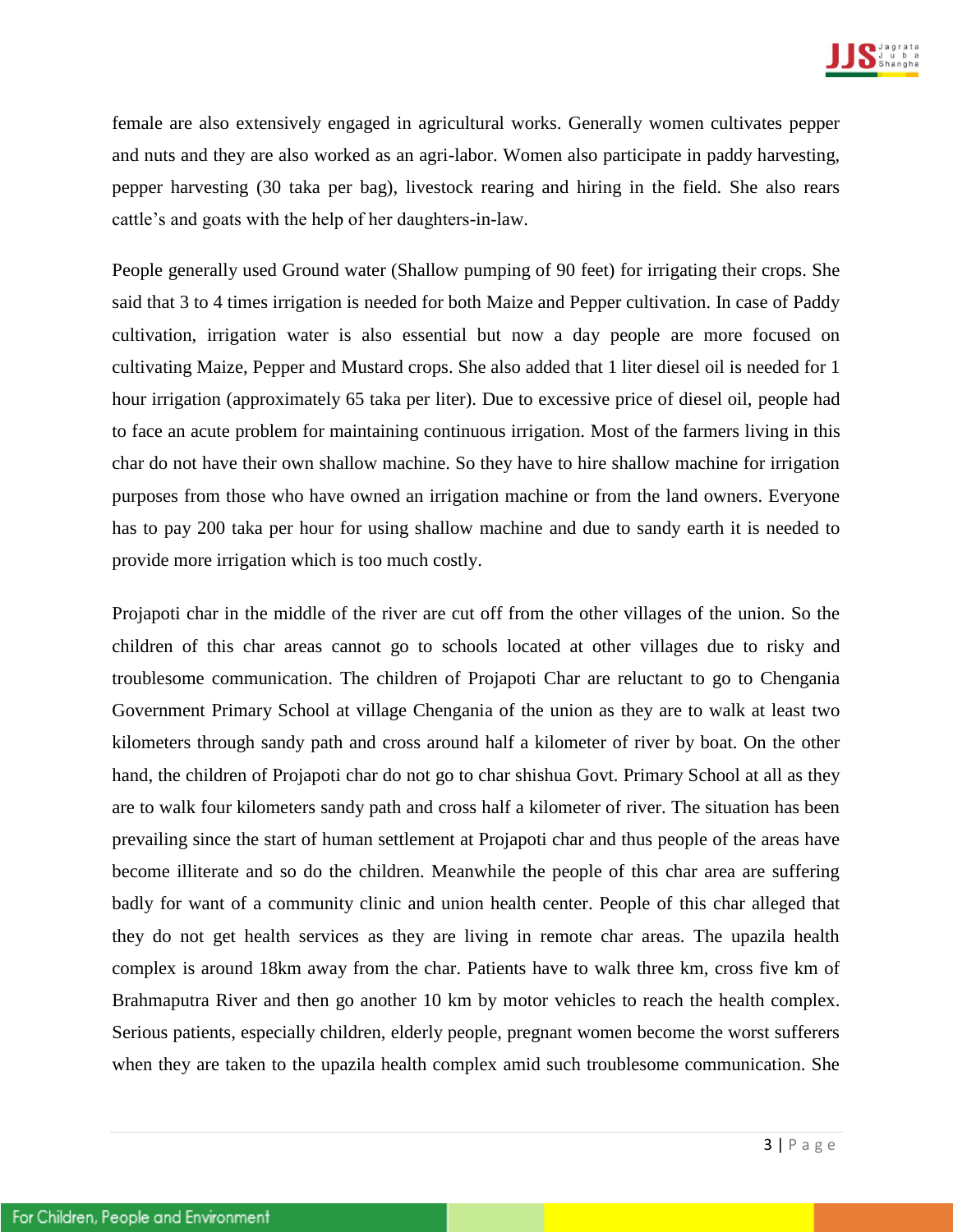

said that even no NGOs have come forward with formal or informal schooling for the children yet. "Moreover, people are suffering much as there is no community clinic there," she added.

Communication system is very root in Projapoti Char. Boat is the main communication system but it is not always available. She mentioned that boat is available 2 times in a day and it is 8 am-12pm and 12pm-3pm. If anyone misses this time, he/she can't reach the destination. She added that if anyone feels that boat is very urgent for him, then he has to pay 1000-1200 T.K. to the boatman. It is impossible to bear everyone. She urged for the improvement of communication system and at least ensure available boats in Boat station.

Poverty is one of the major problem in Char Projapoti and most of the people of this village live below the poverty line. Most of the char areas people are illiterate. As a result early marriage, dowry and social prejudices is a common characteristics of this village. Poor family often married their teenage girls and they have to pay huge amount of dowry. Climatic disasters like flood and river erosion destroy everything at a regular interval. Poor people of this area mainly live in this char areas. People those who are rich, they buy land in the Islampur upazila and live there. They hardly come here for taking after their land, Poor are obliged to live here because they have no ability to buy land in the other area. People generally use river water for bathing and washing their cattle's. People who are living beside the bank of the river they use river water for irrigation purposes. Generally people use tube-well water for drinking purposes but during flood, they mix Fitkiri with the river water for purification and then use for drinking. During flood, women face a lot of problems and it is hard to bring up their children, cook and collect drinking water for their family because they have to collect water from other villages by boat. She also told that during flood people living here effected by various waterborne diseases such as diarrhea.

People of this area have limited knowledge on water policies and treaty for trans-boundary Brahmaputra river water management issues. Unfortunately they have no clear perception on this issues. People of this area don't get any sorts of benefits or facilities through these government water laws, policies and water treaty. They always struggle for their basic rights and most important one is that for their existence. Because of illiteracy women in this area have not the rights for taking decisions both at household's and society level.